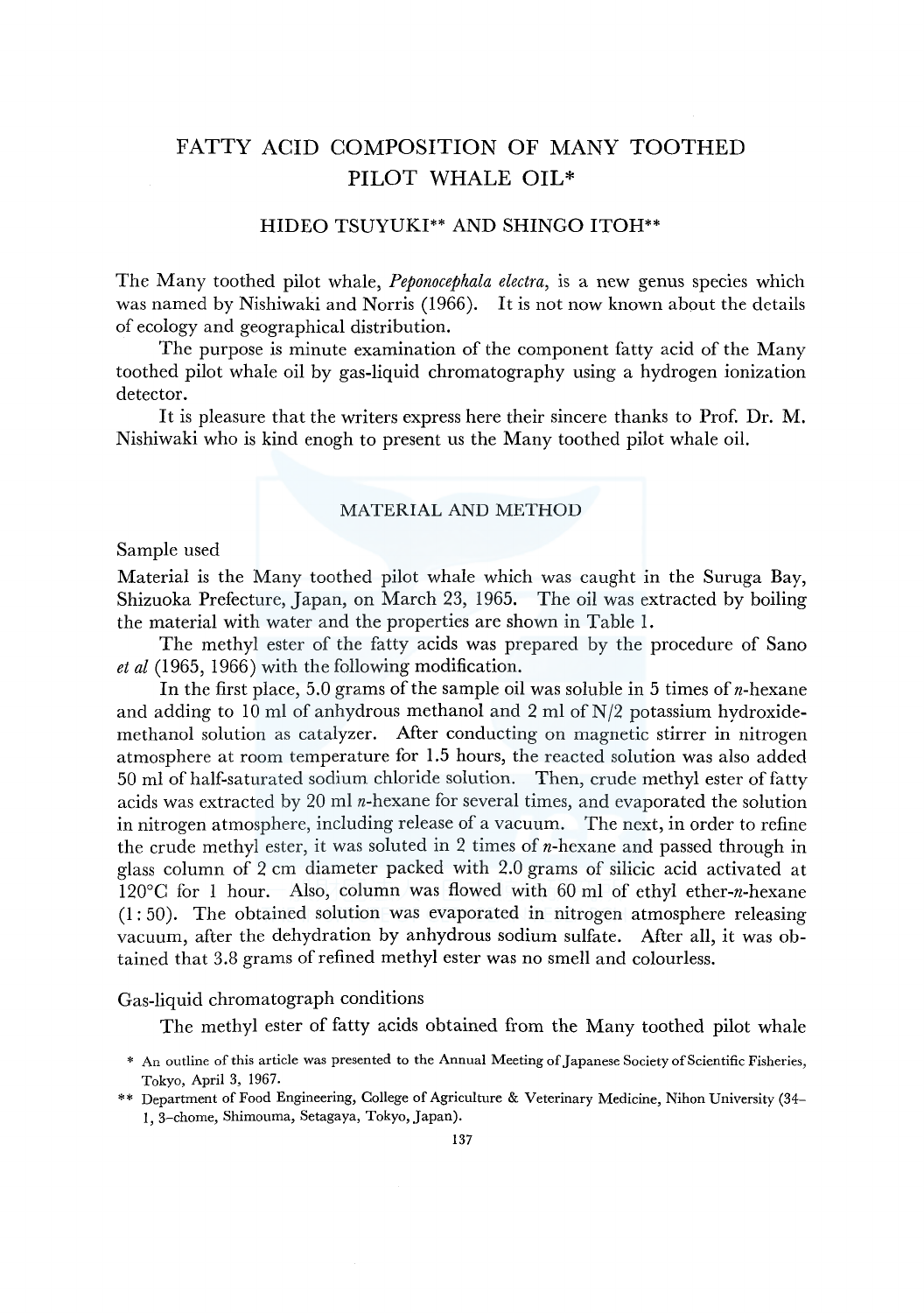| Appearance (at $30^{\circ}$ C)       | Yellowish orange liquid |
|--------------------------------------|-------------------------|
| Oil content $(\% )$                  | 57.0                    |
| Refractive index (at $40^{\circ}$ C) | 1.4611                  |
| Specific gravity (at $26^{\circ}$ C) | 0.9226                  |
| Viscosity (at $50^{\circ}$ C)        | 0.4780                  |
| Acid value                           | 1.7                     |
| Iodine value (Wijs)                  | 98.7                    |
| Saponification value                 | 225.7                   |
| Unsaponifiables $(\%)$               | 0.42                    |

#### TABLE 1. PROPERTIES OF MANY TOOTHED PILOT WHALE OIL

oil was analyzed with a Shimadzu Gas Chromatograph Model GC-IC. The instrument was equipped with a hydrogen ionization detector. The column used was composed of 3 mm I D by 225 cm U-sharped stainless steel containing diethylene glycol succinate polyester (DEGS) supported on 30-60 mesh Shimalite. Operating conditions were as follows; column temp. 215°C, injector temp. 260°C, detector temp. 240°C, a column inlet pressure of 1.2 kg/cm<sup>2</sup>. N<sub>2</sub> was used, which measured 70 ml/min.

Chromatographic peaks were identified either by comparison of retention times with those of standards or from a graph relationship  $(A, S<sub>ther</sub> & R, K<sub>uh</sub>$  km  $1965)$ between logarithm of retention time and the number of carbon atoms, and also hydrogenated methyl ester was used to verify the contained fatty acids of odd-carbon chain lengths. The hydrogenation method was as follows; the n-hexanoate solution of the methyl ester was added a pinch of platinum black as a catalyzer. The mixture was stirred with a magnetic stirrer for 24 hours in hydrogen atmosphere at room temperature. After the hydrogenated methyl ester was filtered, gas chromatograph was operated at the same conditions.

The fatty acids were evaluated quantitively by method of Magidman *et al*  (1962). All fatty acids are reported as weight percentages of the total known fatty acids present.

## RESULTS AND DISCUSSION

The results obtained are as follows; as saturated fatty acids,  $C_8$ ,  $C_{10}$ ,  $C_{12}$ ,  $C_{14}$ ,  $C_{16}$ ,  $C_{18}$  and  $C_{20}$ , and as unsaturated fatty acids,  $C_{10}$  monoenoic,  $C_{12}$  monoenoic,  $C_{12}$ dienoic,  $C_{14}$  monoenoic,  $C_{14}$  dienoic,  $C_{16}$  monoenoic,  $C_{16}$  dienoic,  $C_{16}$  trienoic,  $C_{18}$ monoenoic,  $C_{18}$  dienoic,  $C_{18}$  trienoic,  $C_{20}$  monoenoic,  $C_{20}$  dienoic,  $C_{20}$  tetraenoic and also odd-carbon chain lengths of  $C_{13}$ ,  $C_{15}$  and  $C_{19}$ .

The percentages of these fatty acids are shown in Table 2.

The oil of the Many toothed pilot whale was comparatively lower acid value and unsaponifiable matter content. Therefore it seems that the oil is glyceride and content of free acids is lower too.

According to Table 2, the fatty acid of the most prominent is  $C_{18}$  monoenoic 28.1%, and the next prominent is  $C_{14}$  monoenoic 13.8% and also saturated  $C_{16}$  is 11.4%. The total of these fatty acids holds really 52.3% of all total fatty acids. The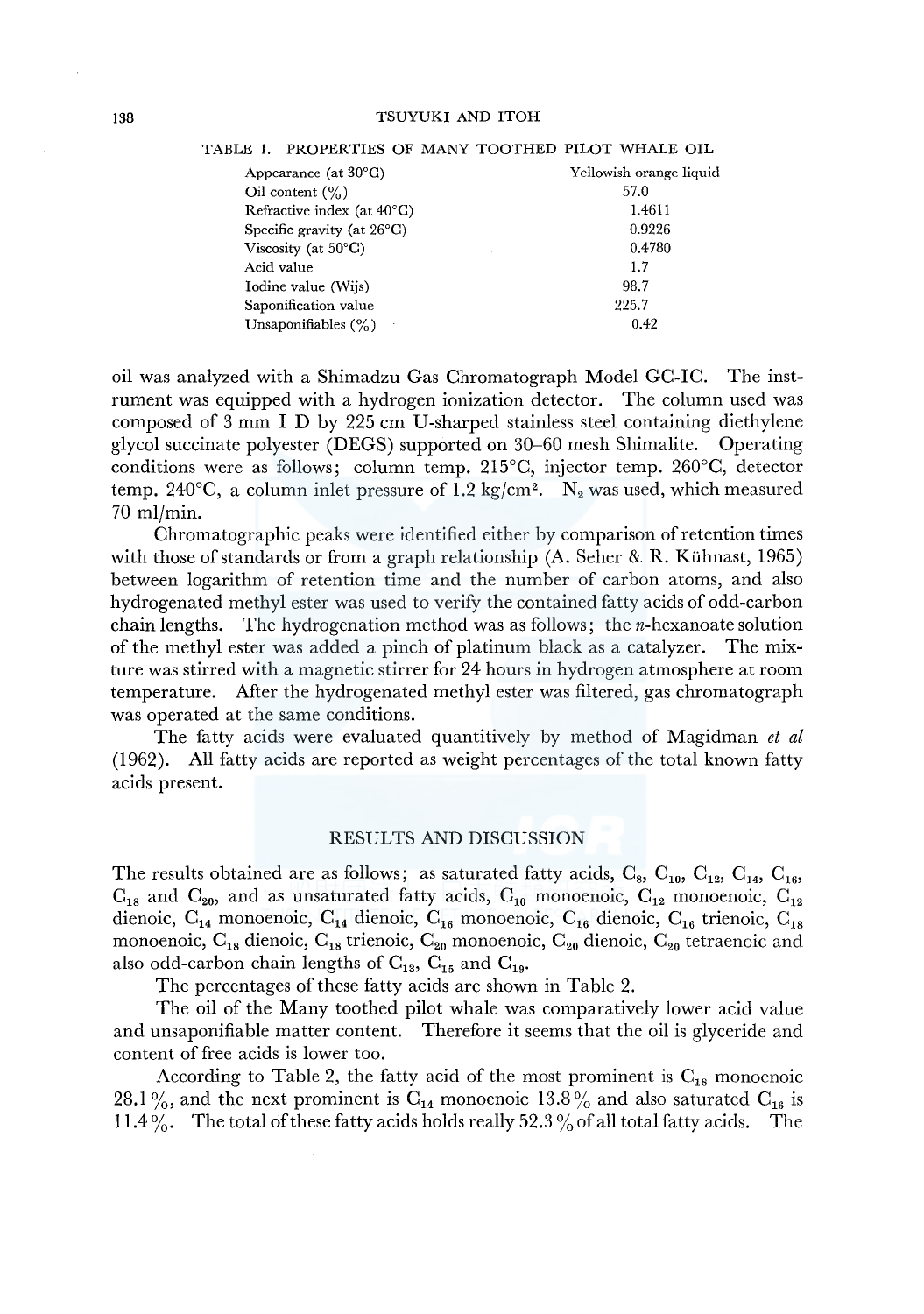| Fatty acid No. | Weight per cent of total fatty acid |
|----------------|-------------------------------------|
| 8              | 0.1                                 |
| $10\,$         | 0.3                                 |
| $10 - 1$       | 0.3                                 |
| 12             | 1.3                                 |
| $12 - 1$       | 2.0                                 |
| $12 - 2$       | 3.8                                 |
| 13             | 0.3                                 |
| 14             | 7.3                                 |
| $14 - 1$       | 13.8                                |
| $14 - 2$       | 4.9                                 |
| 15             | $0.5\,$                             |
| 16             | 11.4                                |
| $16 - 1$       | 5.3                                 |
| $16 - 2$       | 6.9                                 |
| $16 - 3$       | 0.9                                 |
| 18             | 0.8                                 |
| $18 - 1$       | 28.1                                |
| $18 - 2$       | 3.7                                 |
| $18 - 3$       | 0.8                                 |
| 19             | 1.4                                 |
| 20             | 1.7                                 |
| $20 - 1$       | $\rm 0.6$                           |
| $20 - 2$       | 1.5                                 |
| $20 - 4$       | 2.3                                 |

#### TABLE 2. FATTY ACID COMPOSITION OF MANY TOOTHED PILOT WHALE OIL

#### TABLE 3. A COMPARISON OF SATURATED AND UNSATURATED FATTY ACID OF MANY TOOTHED PILOT WHALE OIL

| Fatty acid | Weight per cent of total fatty acid |             |
|------------|-------------------------------------|-------------|
| No.        | Saturated                           | Unsaturated |
| 8          | 0.1                                 |             |
| 10         | 0.3                                 | 0.3         |
| 12         | 1.3<br><b>CO</b>                    | 5.8         |
| 13         | 0.3                                 |             |
| 14         | 7.3                                 | 18.7        |
| 15         | 0.5                                 |             |
| 16         | 11.4                                | 13.1        |
| 18         | 0.8                                 | 32.6        |
| 19         | 1.4                                 |             |
| 20         | 1.7                                 | 4.4         |
| Total      | 25.1                                | 74.9        |

proportions of other component fatty acids are as follows; saturated  $C_{14}$  7.3%,  $C_{16}$ dienoic 6.9  $\%,$   $\rm C_{16}$  monoenoic 5.3  $\%,$   $\rm C_{14}$  dienoic 4.9  $\%,$   $\rm C_{12}$  dienoic 3.8  $\%,$   $\rm C_{18}$  dienoic 3.7%,  $C_{20}$  tetraenoic 2.3%,  $C_{12}$  monoenoic 2.0%, saturated  $C_{20}$  1.7%,  $C_{20}$  dienoic 1.5%, saturated  $C_{19}$  1.4%, saturated  $C_{12}$  1.3%,  $C_{16}$  trienoic 0.9%, saturated  $C_{18}$  0.8%,  $C_{18}$  trienoic 0.8%,  $C_{20}$  monoenoic 0.6%, saturated  $C_{15}$  0.5%,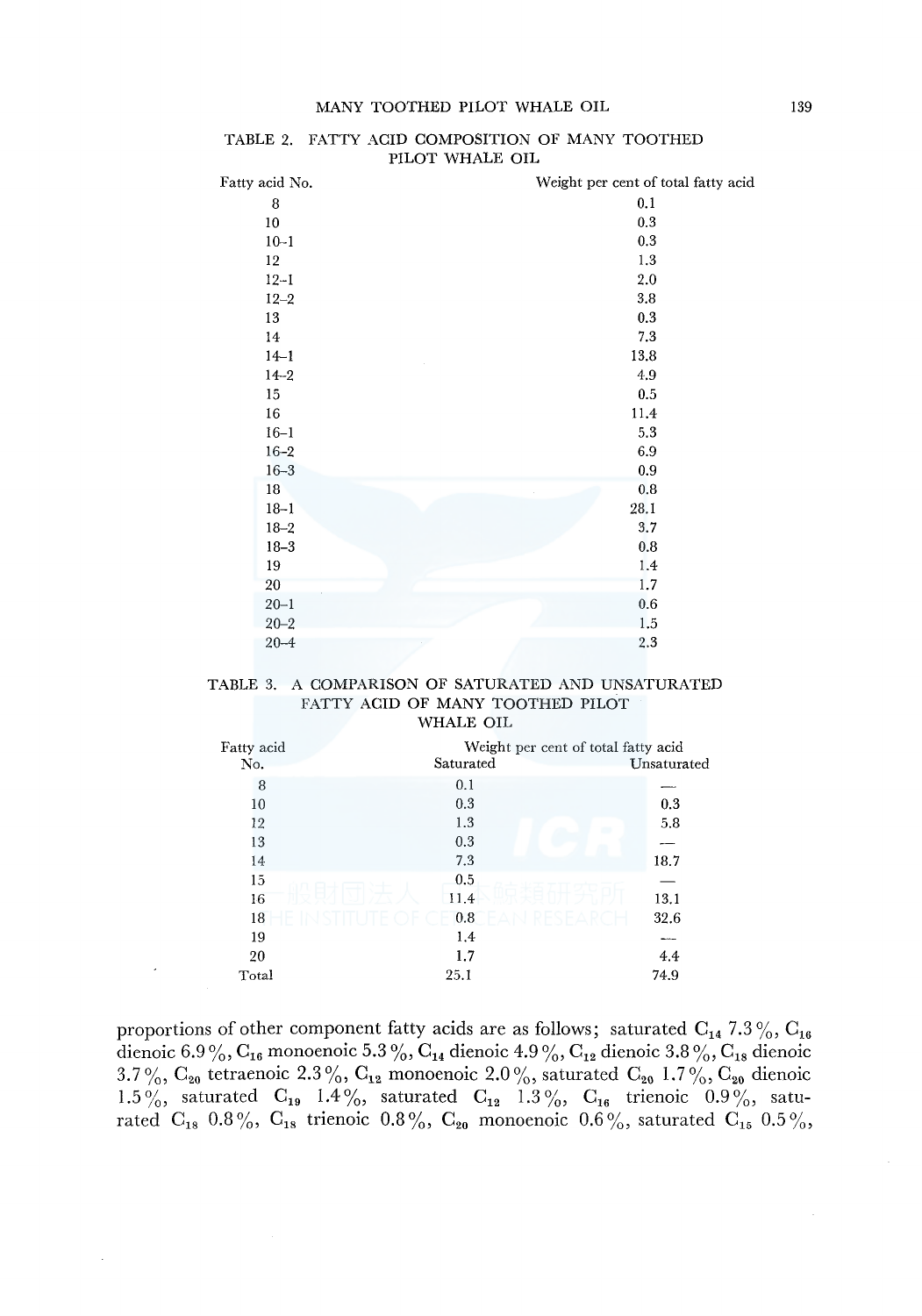## 140 TSUYUKI AND ITOH

saturated  $C_{10}$  0.3%,  $C_{10}$  monoenoic 0.3%, saturated  $C_{13}$  0.3% and saturated  $C_{8}$  $0.1\%$ .

On the other hand, the proportions of total saturated fatty acids are 25.1% in preparation for 74.9 % of total unsaturated fatty acids (shown in Table 3). In saturated fatty acids,  $C_{16}$  is 11.4% of the largest quantity, the next  $C_{14}$  is 7.3% and further  $C_{20}$  is 1.7%. Against these proportions, in total unsaturated fatty acids holds nearly 3 times of percentages in comparison with that of saturated fatty acids.

### SUMMARY

1) The properties of Many toothed pilot whale oil were studied.

2) Fatty acid composition of Many toothed pilot whale oil was analyzed by liquid chromatograph using a hydrogen ionization detector on a DEGS column.

3) The results obtained are as follows;

| Total saturated fatty acids   | $25.1\%$ : |
|-------------------------------|------------|
| octanoic                      | $0.1\%$    |
| decanoic                      | $0.3\,\%$  |
| dodecanoic                    | $0.3\%$    |
| tridecanoic                   | $0.3\%$    |
| tetradecanoic                 | $7.3\%$    |
| pentadecanoic                 | $0.5\%$    |
| hexadecanoic                  | $11.4\%$   |
| octadecanoic                  | $0.8\%$    |
| nonadecanoic                  | $1.4\%$    |
| eicosanoic                    | $1.7\%$    |
|                               |            |
| Total unsaturated fatty acids | $74.9\%$ : |
| $C_{10}$ monoenoic            | $0.3\%$    |
| $C_{12}$ monoenoic            | $2.0\%$    |
| $C_{12}$ dienoic              | $3.8\%$    |
| $C_{14}$ monoenoic            | $13.8\%$   |
| $C_{14}$ dienoic              | 4.9%       |
| $C_{16}$ monoenoic            | 5.3 $\%$   |
| $\mathrm{C}_{16}$ dienoic     | 6.9%       |
| $C_{16}$ trienoic             | $0.9\%$    |
| $C_{18}$ monoenoic            | $28.1\,\%$ |
| $C_{18}$ dienoic              | $3.7\%$    |
| $C_{18}$ trienoic             | $0.8\%$    |
| $C_{20}$ monoenoic            | $0.6\%$    |
| $C_{20}$ dienoic              | $1.5\%$    |
| $C_{20}$ tetraenoic           | $2.3\%$    |
|                               |            |